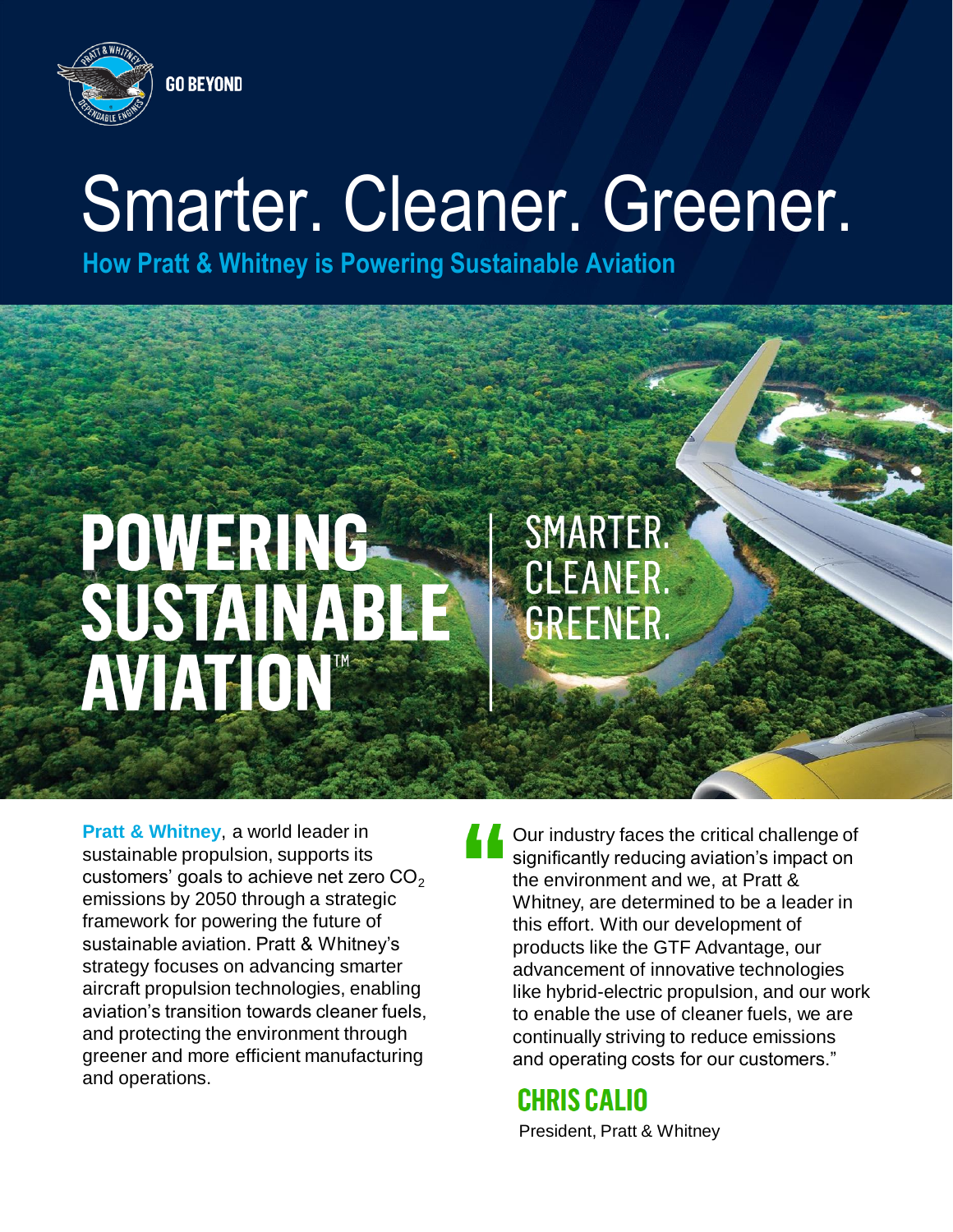

# Smarter. Cleaner. Greener.

**How Pratt & Whitney is Powering Sustainable Aviation**

### **Smarter Technology**

Pratt & Whitney, a Raytheon Technologies business, has led the advancement of engine technologies to improve aircraft efficiency by 1-2% per year on average since the beginning of the jet age. Now powering more than 14,000 customers – ranging from helicopter operators to large commercial airlines and military aircraft fleets – Pratt & Whitney is uniquely positioned to drive impact across a range of applications, pursuing smarter technologies to continuously improve aircraft efficiency.

Pratt & Whitney demonstrated its commitment to the GTF as the key architectural platform to underpin future advancements in sustainable propulsion systems for large transport aircraft, with the launch of the Pratt & Whitney GTF Advantage™ engine for Airbus A320neo family aircraft. The GTF Advantage engine extends the GTF's fuel efficiency and  $CO<sub>2</sub>$  emissions reduction by an additional 1%, for a total of 17% improvement from the prior generation of engines. At the same time, the GTF Advantage engine offers a higher thrust rating of up to 34,000 pounds, making it the most powerful engine available for the A320neo family, and offering new route opportunities for operators.

Pratt & Whitney has also set a new benchmark in performance for turboprop engines, with the [launch of the PW127XT-M engine](https://newsroom.prattwhitney.com/Pratt-Whitney-Canada-Announces-New-PW127XT-Engine-Series-Setting-a-New-Benchmark-for-Regional-Turboprop-Engines) for the ATR 42/72 aircraft, which delivers 3% better fuel efficiency and lower  $CO<sub>2</sub>$  emissions, as a result of improvements to turbine and compressor technologies. Besides extending the sustainability advantages of regional turboprops, this new engine also offers significantly improved operating economics, with 20% lower maintenance costs and 40% extended time on wing.

Further opportunity to improve efficiency and performance will result from investments in advanced materials, such as ceramic matrix composites (CMCs), reducing weight and improving thermal efficiency. To support this effort, Pratt & Whitney recently opened a new CMC development facility in Carlsbad, California, and the company is collaborating with NASA on CMC-based engine core technologies, as part of the [HyTEC program](https://newsroom.prattwhitney.com/2021-10-25-Pratt-Whitney-Develops-Efficient-Gas-Turbine-Technologies-with-NASA-HyTEC-Project).

Pratt & Whitney is also advancing disruptive engine architectures, including hybrid-electric propulsion. In partnership with De Havilland Canada and Collins Aerospace, Pratt & Whitney is developing a hybrid-electric demonstrator, based on a Dash 8-100 regional aircraft, targeting a 30% improvement in fuel efficiency compared to today's most advanced turboprops. Supported by investments from the governments of Canada and Québec, the project will mature technologies and component designs, which could have wider application across different segments, from regional to single-aisle aircraft.



SMARTER. CLEANER. GRFFNFR.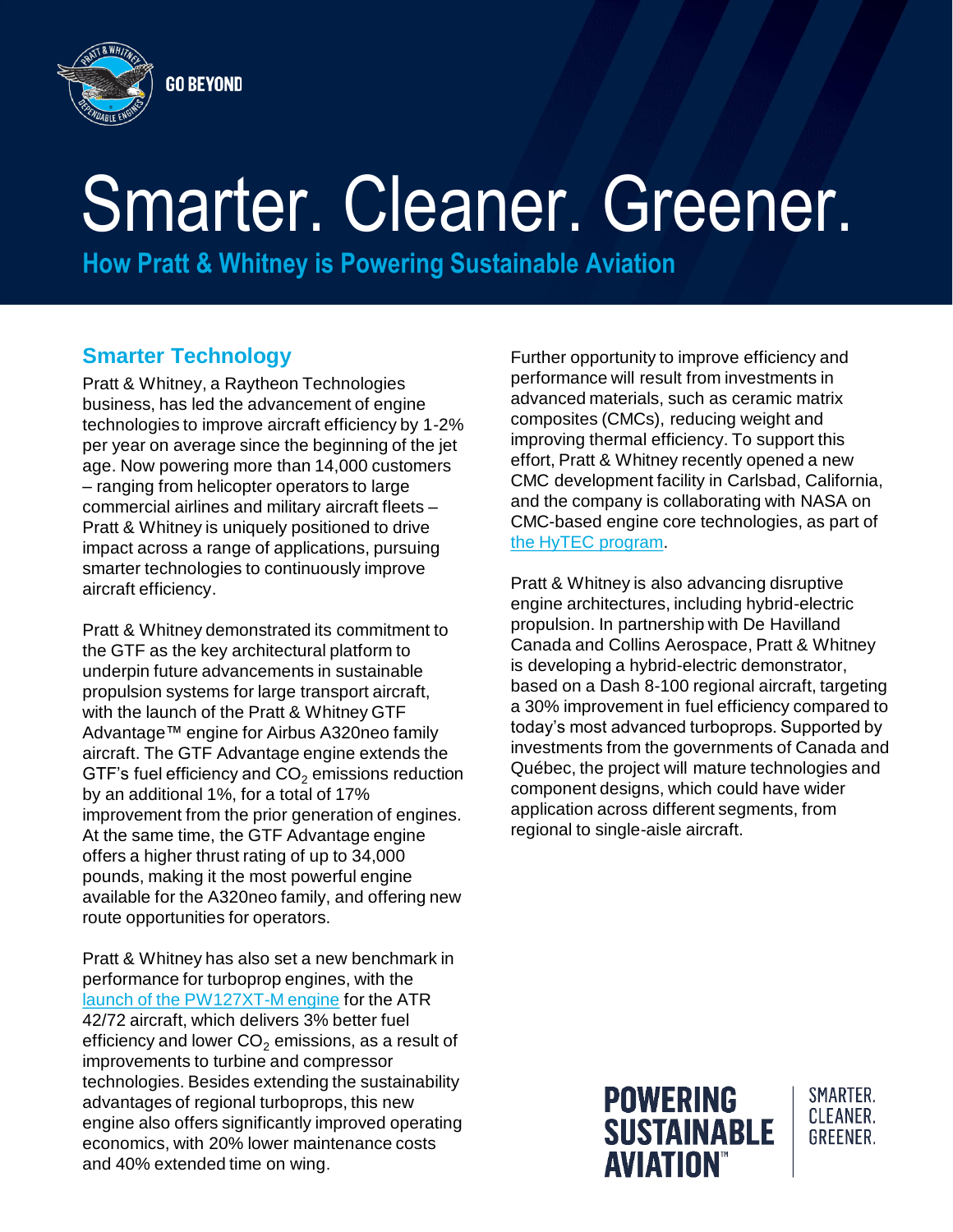

# Smarter. Cleaner. Greener.

**How Pratt & Whitney is Powering Sustainable Aviation**

### **Cleaner Fuel**

Alongside the pursuit of ever more efficient aircraft propulsion technologies, Pratt & Whitney is also leading efforts to reduce aviation's dependence on fossil-based fuels by enabling the use of cleaner alternative fuels, such as sustainable aviation fuels (SAF) and hydrogen. As a "drop in" solution for aircraft flying today and over the coming decades, SAFs will be critical to help achieve the target of net zero  $CO<sub>2</sub>$  emissions for aviation by 2050.

Pratt & Whitney has been active in the field of SAF testing and certification since 2006, and contributed to the definition of today's technical standards, which allow all of the company's engines to operate with SAF at blends of up to 50% with standard Jet A Kerosene. Pratt & Whitney continues its collaboration with industry regulators, customers and partners, towards establishing new standards for the use of 100% SAF, and will ensure that all currently inproduction engines will be fully compatible with a 100% SAF standard.

The full emissions reducing potential of cleaner fuels will only be realized, however, when SAF becomes available in vastly greater quantities than today, and at a more competitive price. To that end, Pratt & Whitney welcomes the efforts of governments around the world, in taking steps to significantly scale up SAF production and incentivize greater usage, alongside other measures to support the development of net zero aviation technologies.

Pratt & Whitney is also developing technologies for zero carbon alternative fuels, foremost hydrogen. With extensive expertise of hydrogenfueled propulsion systems dating back to the 1950s, Pratt & Whitney continues to evaluate the potential of alternative fuels, including in partnership with aircraft OEMs, and through research initiatives funded by public-private partnerships.

### **Greener Business**

While Pratt & Whitney is focused on enabling sustainable aviation by developing more efficient propulsion technology, the company is also committed to continually reducing the environmental footprint of its own operations and facilities, through various energy, emissions and waste reduction initiatives.

As part of Raytheon Technologies, Pratt & Whitney sets regular Environmental, Health & Safety (EH&S) [goals,](https://www.rtx.com/social-impact/environment-health-and-safety/goals) including targets to reduce greenhouse gas emissions, water usage, and waste. Greener business improvements include energy efficiency upgrades, expanding the renewable energy portfolio, and minimizing landfill waste and water usage. Since 2006, Pratt & Whitney has reduced annual greenhouse gas emission reductions significantly and has increased waste recycling while reducing annual water consumption by double-digit percentages.



SMARTER. CLEANER. **GREENER.**